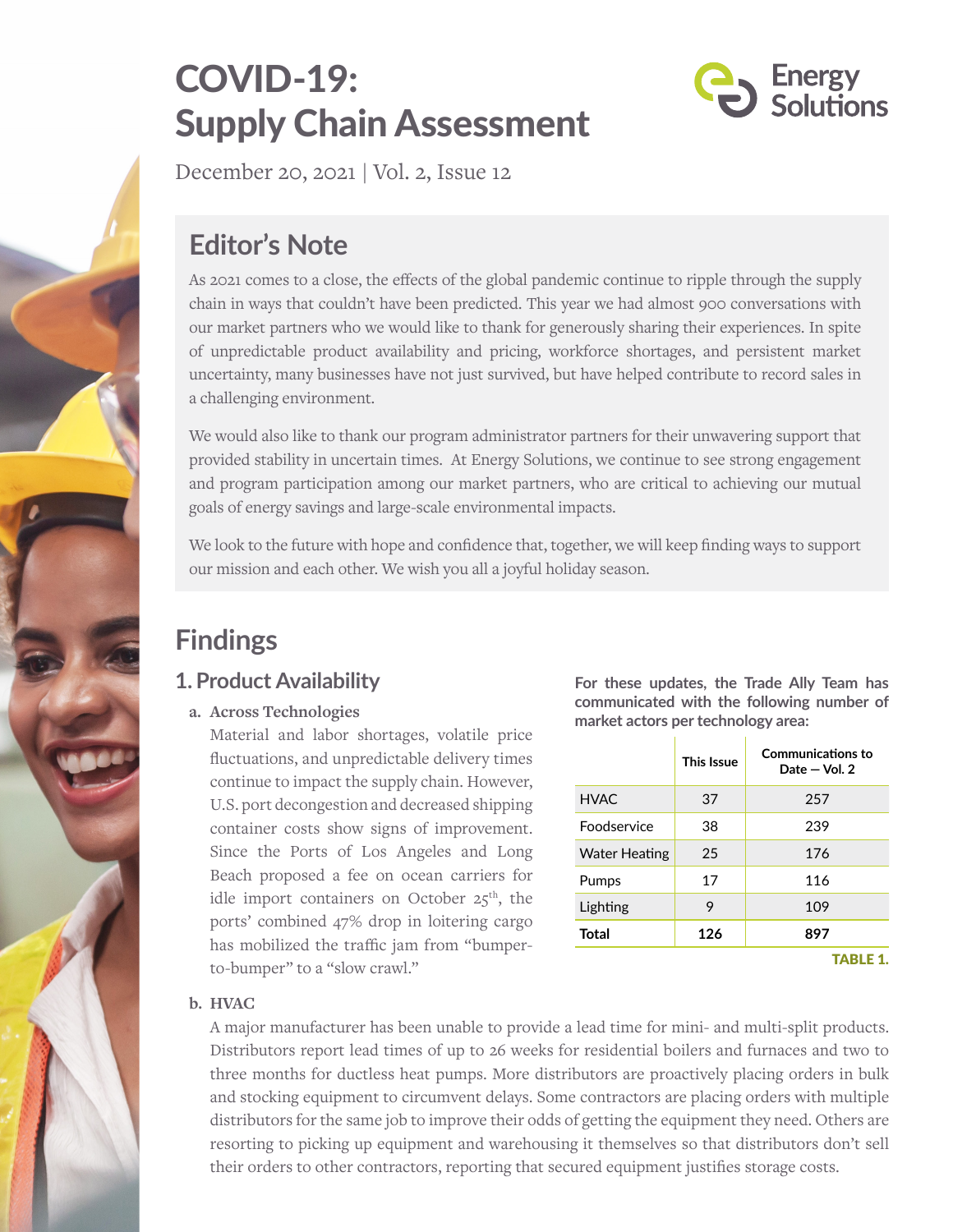#### **c. Water Heating**

- **i.** There continues to be uncertainty regarding heat pump water heater (HPWH) availability in 2022. Long supply chain delays have driven distributors to alternative manufacturers they typically don't order from to ensure that they have stock for their customers.
- **ii.** As reported in Issue 11, Washington State approved a moratorium on the CTA port requirement for demand response connection due to manufacturers' difficulty producing code-compliant HPWH products amid raw material shortages. With the moratorium in place, distributors report alleviated supply chain pressures and improved stock levels.

#### **d. Lighting**

- **i.** Major distributors have reported exceptionally long lead times with some fixtures facing a threefold increase exceeding 12 to 14 weeks and order fulfillment delays until February 2022. A manufacturer representative has noted that missing components are affecting production and a shortage faced by a major lighting manufacturer is disrupting controls product sales. Meanwhile, there is a strong trend in sales for products with selectable wattages.
- **ii.** The DesignLights Consortium (DLC) released their final draft for Light Usage for Night Applications (LUNA), a policy for technical requirements addressing light pollution reduction, outdoor luminaire energy consumption, and increasing interest in exterior fixtures as daylight savings time cuts into daylight hours nationwide. Manufacturers that produce this equipment are expected to respond to this change soon.

#### **e. Foodservice**

Dealers are having varying difficulty stocking product. Oven lead times are as long as six months, while one manufacturer representative reports fryer lead times up to 11 months and cites issues with burner procurement. Manufacturers are actively reevaluating and condensing product models to optimize profitability. Meanwhile, dealers still awaiting orders placed months prior have shifted to selling products that are more readily available. Despite long lead times, large backorders, and representatives offering alternative brands for a product type, some customers are still willing to wait for their original orders.

### **2. Equipment Sales**

#### **a. Across Technologies**

State regulatory policies have driven significant program changes in Massachusetts, New Hampshire, and Rhode Island that will impact 2022 product eligibility for national distributors across domains. Currently, the market anticipates challenges with changes that have raised concerns around sales for measures from ECM pumps to fryers. Energy Solutions will continue to assess the impact these program shifts will have on the supply chain and offer support to our clients in navigating these changes.

#### **b. HVAC**

Despite rising material prices and high labor costs, major HVAC manufacturers saw increased sales and revenues in Q3 due to strong demand and multiple price increases.

#### **c. Water Heating**

Multiple distributors have reported positively on their 2021 performance, with one regarding this past year as their best, particularly for storage and volume water heater sales in regions offering increased incentives. A HPWH manufacturer is looking forward to launching a new product and plans to engage distributors through lead generation, sales trainings, and contractor engagement.